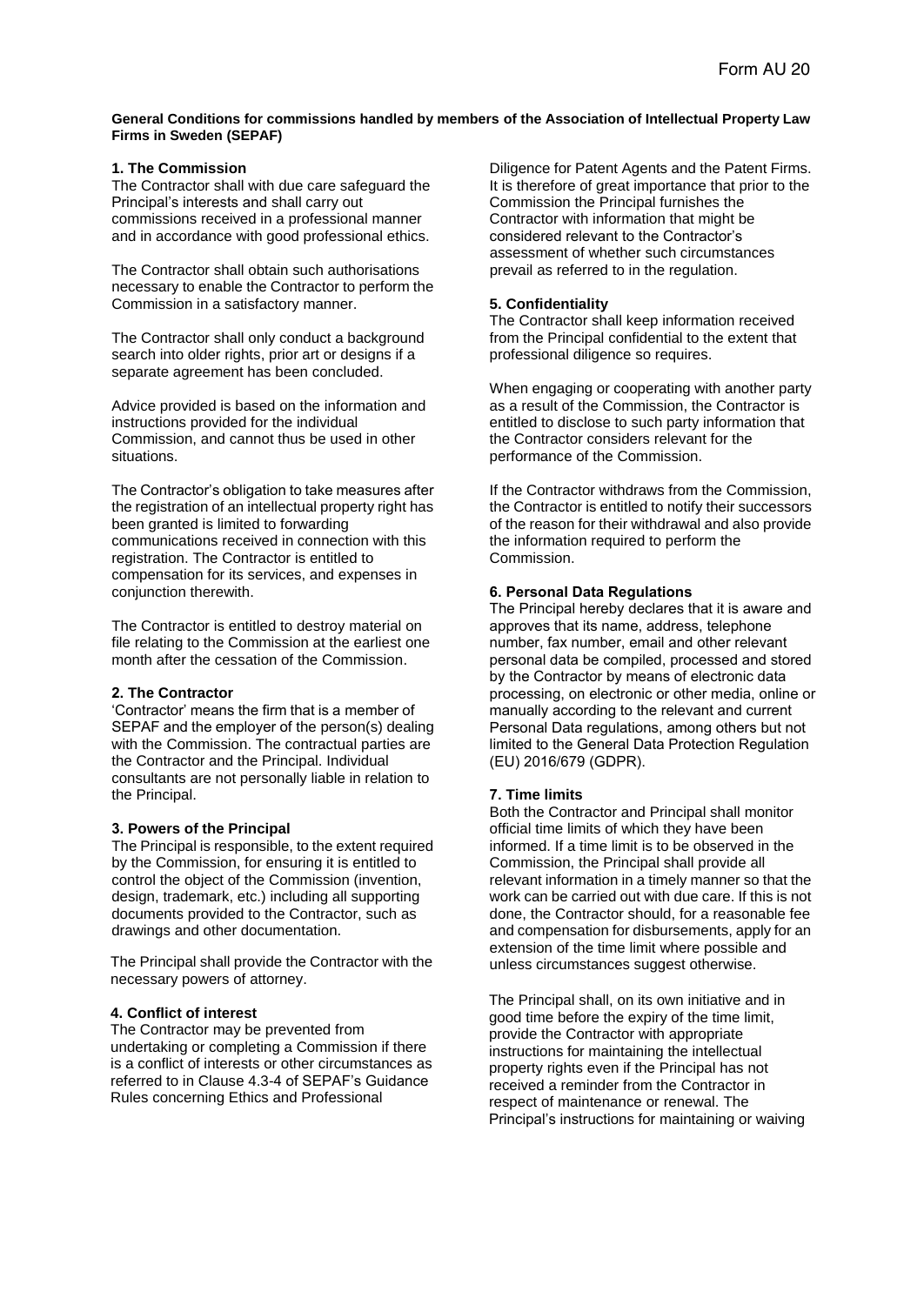Intellectual Protection Rights shall be complete and clear. If a Commission and the payment requested are not received on time, the Contractor may assume that the Principal wishes to waive the Intellectual Property Rights.

### **8. Sub-contractors**

The Contractor is entitled to engage another party to execute the Commission or parts thereof, subject to the same level of confidentiality that applies to the Contractor. Those parties engaged shall be selected with due care. The Contractor is not responsible for work performed by a third party. If the Principal has selected a third party for the performance of the Commission or parts thereof, the Contractor is not responsible for the choice of the party selected. The Contractor shall inform the Principal of any mistakes or any negligence on the part of the other parties engaged and of which that the Contractor becomes aware. When the Contractor engages in its own name a third party to perform the Commission, the Contractor shall take such measures as are necessary to enable the Principal to make claims directly against the party engaged (i.e. by assignment of claims).

#### **9. Information and communication**

The Contractor shall keep the Principal informed about the handling of the Commission. Close cooperation and quick feedback from the Principal represents a precondition for enabling the Commission to be performed in the best possible way. The Principal is responsible for the Contractor receiving the information required to enable the Contractor to deal with the Commission. If the Commission relates to the filing of an application for Intellectual Property Rights, the Principal shall inform the Contractor of the scope of the Commission, previous matters of a similar nature and previously filed applications and publications that relate to the same or a similar subject field.

The Principal is responsible for checking the accuracy of the documents prepared by the Contractor that have been submitted to the Principal for consideration and comments. The Contractor is entitled to assume that the Principal fully accepts the content of such documents unless the Principal states otherwise without delay.

The Principal is obliged to keep the Contractor informed about its current address. All communications from the Contractor to the Principal shall be sent to the last address provided by the Principal. If a change of address has not

been notified, the Contractor is not responsible for the future performance of the Commission unless the Contractor is nonetheless able to establish the necessary contact with the Principal.

The Parties can communicate via electronic transfer in those cases where this is considered to be appropriate. If the Principal sends important information via electronic transfer, the Principal should follow this up by telephone or email to ensure that the communication has reached the Contractor. The Contractor is not responsible for any damage that may arise owing to communications via electronic transfer.

### **10. Intellectual property rights**

All material on file prepared by or in the possession of the Contractor relating to a Commission given shall be the property of the Contractor. Copyright to drawings, text or other work, including computer programs created by the Contractor or its sub-contractors shall belong to the Contractor.

### **11. Fees and expenses**

If the fee has not been agreed in advance, the Contractor's fee shall comprise what the Contractor normally charges for commissions of a similar nature. The Contractor is entitled to require advance payment. In addition to the fee, the Contractor is entitled within the framework of the Commission to compensation for travel costs and other expenses.

#### **12. Interest for delay**

Interest for delay shall be charged under Section 6 of the Interest Act (1975:635) in the case of late payment unless otherwise agreed.

# **13. Premature cessation of the Commission**

The Contractor is entitled to resign from the Commission if it is significantly changed or extended in respect of its content or scope. The Contractor is also entitled to resign from the Commission if the Principal makes a request to the effect that the Contractor should act in a way that is not in compliance with professional diligence. The Contractor is then under no obligation to forward communications in the matter (which it may still receive), study them or respond to them. The same applies if the Principal has given instructions to the effect that the matter should be concluded or removed from the Contractor's register.

The Contractor may withdraw from the Commission in the event of a suspension of payments or refusal to pay on the part of the